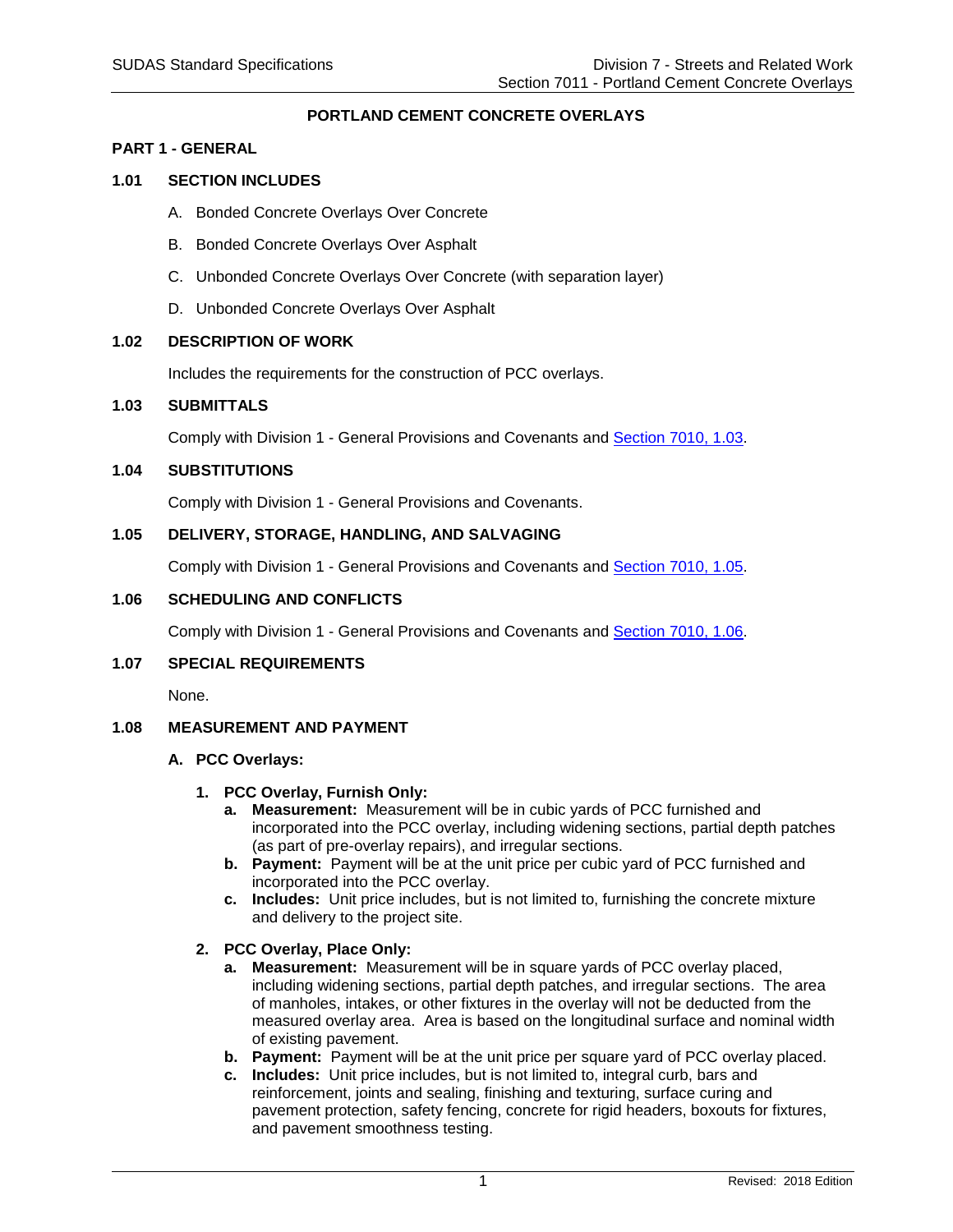## **1.08 MEASUREMENT AND PAYMENT (Continued)**

#### **3. Surface Preparation for Bonded PCC Overlay:**

- **a. Measurement:** Measurement will be in square yards of pavement surface prepared for bonded PCC overlay based on the area shown in the contract documents. Area is based on the longitudinal surface and nominal width of existing pavement.
- **b. Payment:** Payment will be at the unit price per square yard of pavement surface prepared for bonded PCC overlay.
- **c. Includes:** Unit price includes, but is not limited to, sandblasting, shot blasting, scarification, and surface cleaning.

#### **4. Surface Preparation for Unbonded PCC Overlay:**

- **a. Measurement:** Measurement will be in square yards of pavement scarified for unbonded PCC overlay based on the area shown in the contract documents. Area is based on the longitudinal surface and nominal width of existing pavement.
- **b. Payment:** Payment will be at the unit price per square yard of pavement scarified for unbonded PCC overlay.
- **c. Includes:** Unit price includes, but is not limited to, surface preparation required by the contract documents, including scarification and surface cleaning.

### **5. HMA Separation Layer for Unbonded PCC Overlay:**

- **a. Measurement:** Measurement will be in square yards of HMA separation layer for unbonded PCC overlay. Area is based on the longitudinal surface and nominal width of existing pavement.
- **b. Payment:** Payment will be at the unit price per square yard of HMA separation layer for unbonded PCC overlay.
- **c. Includes:** Unit price includes, but is not limited to, cleaning surface and furnishing and placing HMA mix, including asphalt binder.

#### **6. Geotextile Fabric Separation Layer for Unbonded PCC Overlay:**

- **a. Measurement:** Measurement will be in square yards of geotextile fabric separation layer for unbonded PCC overlay. Area is based on the longitudinal surface and nominal width of existing pavement.
- **b. Payment:** Payment will be at the unit price per square yard of geotextile fabric separation layer for unbonded PCC overlay.
- **c. Includes:** Unit price includes, but is not limited to, cleaning surface and furnishing, placing, and securing the geotextile fabric separation layer.
- **7. Liquid Curing Compound Separation Layer on PCC Surface Patches for Unbonded PCC Overlay:**
	- **a. Measurement:** Measurement will be in square yards of liquid curing compound for a separation layer.
	- **b. Payment:** Payment will be the unit price per square yard of liquid curing compound separation layer.
	- **c. Includes:** Unit price includes but is not limited to, cleaning PCC surface patches and furnishing and placing the liquid curing compound.
- **B. Pavement Removal:** Comply with [Section 7040, 1.08, H.](https://intrans.iastate.edu/app/uploads/sites/15/2020/02/7040.pdf#page=4)
- **C. Air Content Deficiency:** Comply with [Section 7010, 1.08, B.](https://intrans.iastate.edu/app/uploads/sites/15/2020/02/7010.pdf#page=2)
- **D. Pavement Smoothness Deficiency:** Comply with [Section 7010, 1.08, C.](https://intrans.iastate.edu/app/uploads/sites/15/2020/02/7010.pdf#page=2)
- **E. PCC Pavement Thickness Deficiency:** Comply with [Section 7010, 1.08, D.](https://intrans.iastate.edu/app/uploads/sites/15/2020/02/7010.pdf#page=2)
- **F. Curb and Gutter:** Comply with [Section 7010, 1.08, E.](https://intrans.iastate.edu/app/uploads/sites/15/2020/02/7010.pdf#page=2)
- **G. Fixture Adjustment:** Comply with [Section 6010](https://intrans.iastate.edu/app/uploads/sites/15/2020/02/6010.pdf) for adjustment of manholes and intakes and [Section 5020](https://intrans.iastate.edu/app/uploads/sites/15/2020/02/5020.pdf) for adjustment of water valves and fire hydrants.
- **H. PCC Pavement Samples and Testing: Comply with [Section 7010.](https://intrans.iastate.edu/app/uploads/sites/15/2020/02/7010.pdf)**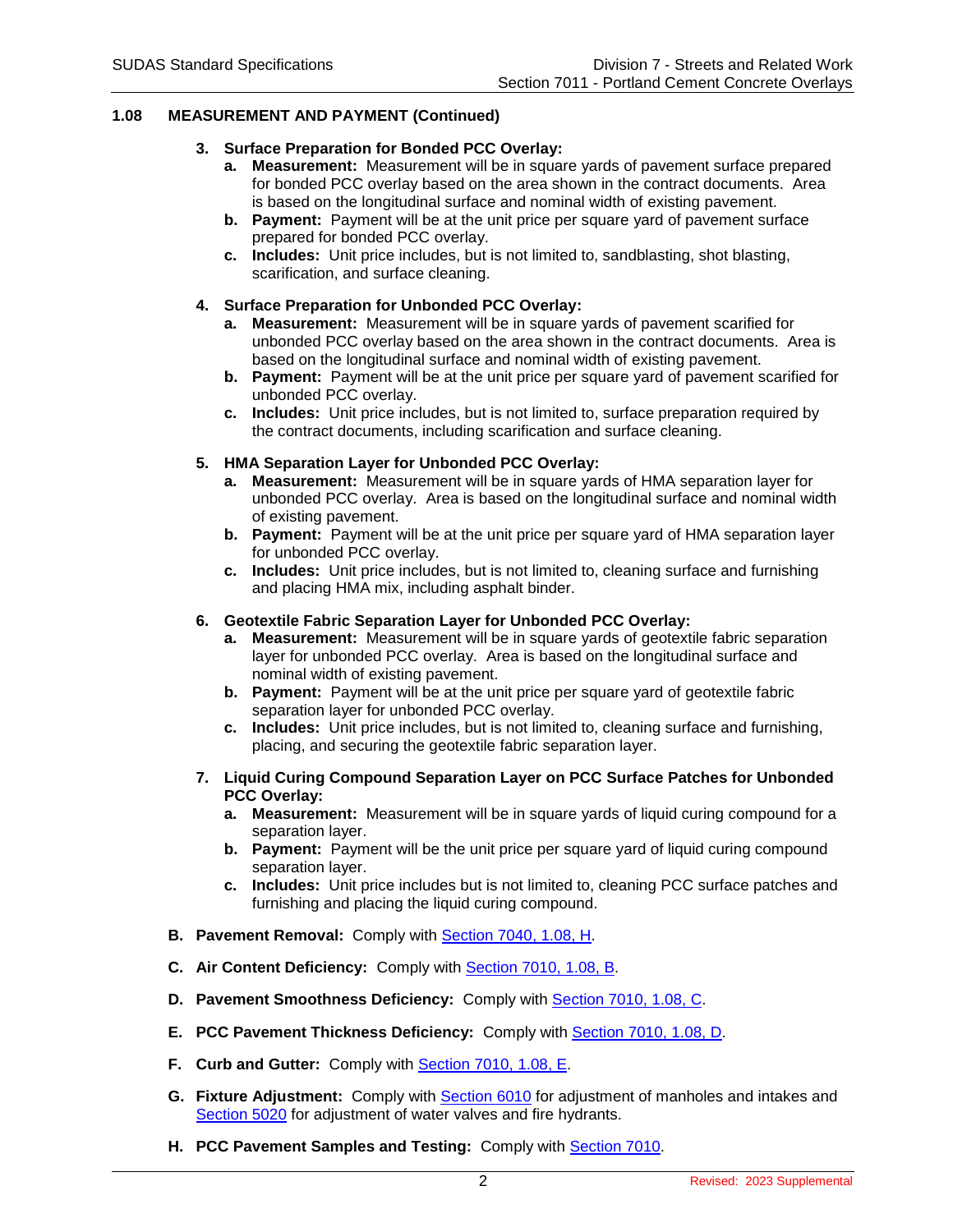# **PART 2 - PRODUCTS**

## **2.01 MATERIALS**

- **A. Cement:** Comply with [Section 7010, 2.01, A.](https://intrans.iastate.edu/app/uploads/sites/15/2020/02/7010.pdf#page=4)
- **B. Supplementary Cementitious Materials (SCM):** Comply with [Section 7010, 2.01, B.](https://intrans.iastate.edu/app/uploads/sites/15/2020/02/7010.pdf#page=4)
- **C. Fine Aggregate for Concrete**: Comply with [Section 7010, 2.01, C.](https://intrans.iastate.edu/app/uploads/sites/15/2020/02/7010.pdf#page=4)
- **D. Coarse Aggregate for Concrete:**
	- 1. Crushed stone particles with Class 2 durability complying with [Iowa DOT Section 4115](https://www.iowadot.gov/erl/current/GS/content/4115.htm) and [Materials I.M. 409.](https://www.iowadot.gov/erl/current/IM/content/409.htm)
	- 2. Comply with [Iowa DOT Section 4115](https://www.iowadot.gov/erl/current/GS/content/4115.htm) and [Article 4109.02,](https://www.iowadot.gov/erl/current/GS/content/4109.htm) [Gradation No. 3 and 5 in the](https://www.iowadot.gov/erl/current/GS/content/Appendix.htm#AggregateGradationEnglish)  [Aggregate Gradation Table.](https://www.iowadot.gov/erl/current/GS/content/Appendix.htm#AggregateGradationEnglish)
	- 3. Bonded PCC Overlays:
		- a. Use the maximum nominal coarse aggregate size that is no greater than one-third of the overlay thickness.
		- b. Provide aggregates that will produce a concrete mixture having a coefficient of thermal expansion (CTE) equal to or less than the CTE of the existing concrete pavement.
	- 4. The Engineer may authorize a change in gradation, subject to materials available locally at the time of construction.

#### **E. Fiber Reinforcement:**

- 1. Provide macro-synthetic fibers complying with ASTM C 1116, Type III Section 4.1.3
- 2. Incorporate at a dosage rate according to the manufacturer's recommendations (typically 3 pounds per cubic yard to 7.5 pounds per cubic yard).
- **F. Water Requirements:** Comply with [Section 7010, 2.01, E.](https://intrans.iastate.edu/app/uploads/sites/15/2020/02/7010.pdf#page=5)
- **G. Admixtures:** Comply with [Section 7010, 2.01, F.](https://intrans.iastate.edu/app/uploads/sites/15/2020/02/7010.pdf#page=5)
- **H. Tie Bars, Dowel Bars, and Expansion Tubes:** Comply with [Section 7010, 2.01, G and H.](https://intrans.iastate.edu/app/uploads/sites/15/2020/02/7010.pdf#page=5)
- **I. Joint Fillers and Sealers:** Comply with [Section 7010, 2.01, L.](https://intrans.iastate.edu/app/uploads/sites/15/2020/02/7010.pdf#page=5)
- **J. Liquid Curing Compound:** 
	- **1. White Pigmented Compounds.** Comply with [Iowa DOT Section 4105.](https://www.iowadot.gov/erl/current/GS/content/4105.htm)
	- **2. Poly Alpha-methylstyrene:** Comply with ASTM C 309, Type 2, Class B with 100% of the resin consisting of poly alpha-methylstyrene (PAMS) meeting the requirements of Table 7011.01.

| <b>Properties</b>                                      | Range     |
|--------------------------------------------------------|-----------|
| Total solids, % by weight of compound                  | > 42      |
| % reflectance in 72 hr (ASTM E 1347)                   | $\geq 65$ |
| Loss of water, kg/m <sup>2</sup> in 24 hr (ASTM C 156) | < 0.15    |
| Loss of water, kg/m <sup>2</sup> in 72 hr (ASTM C 156) | < 0.40    |
| V.O.C. Content, g/L                                    | < 350     |

#### **Table 7011.01: PAMS Curing Compound**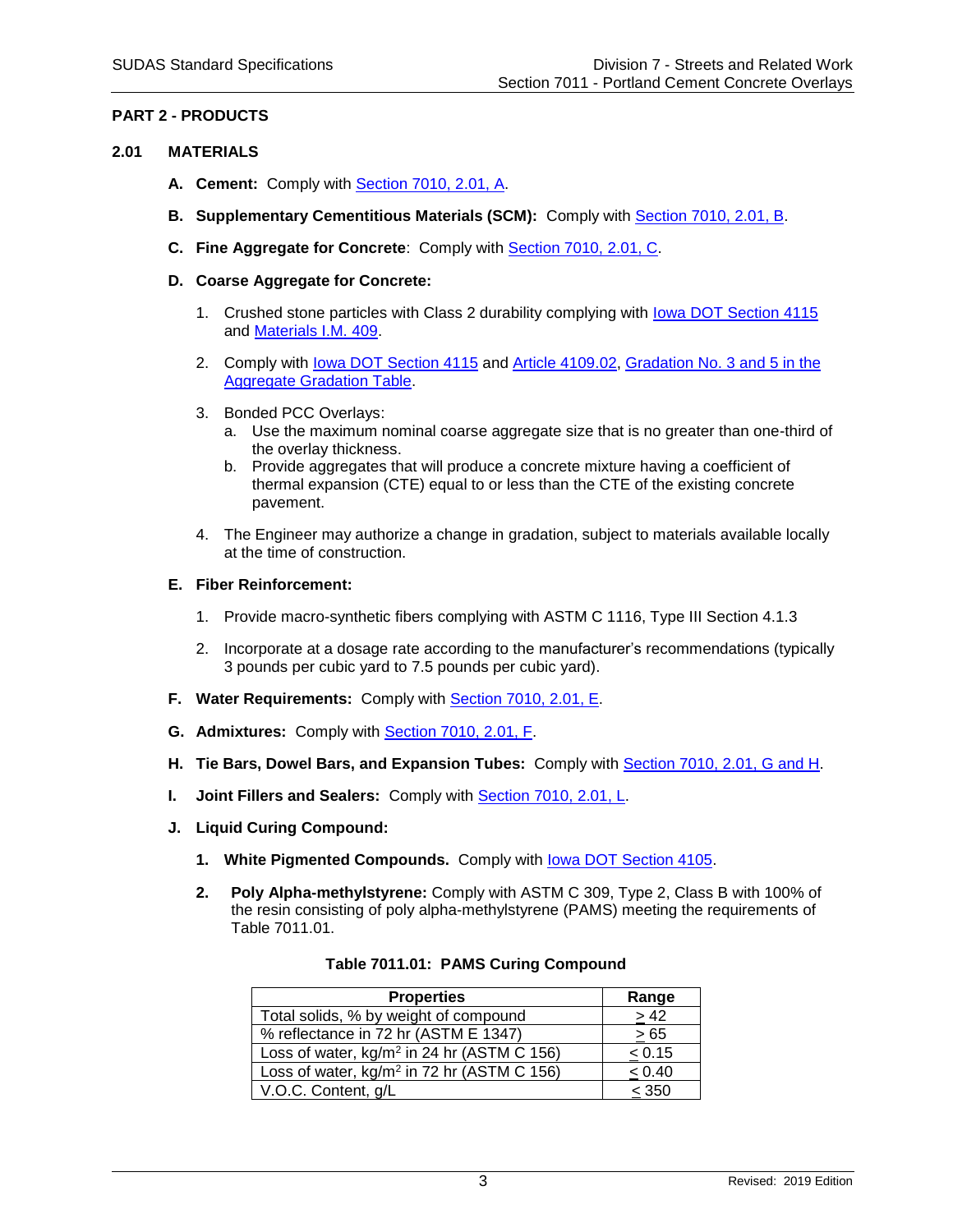## **2.01 MATERIALS (Continued)**

#### **K. HMA Separation Layer for Unbonded Overlay over Concrete:**

- **1. Asphalt Binder:** PG 58-28S.
- **2. Mixture:** Standard Traffic (ST) 3/8 inch HMA mix.
	- a. Target air voids is 3%.
	- b. No maximum film thickness restriction.
	- c. No minimum filler/bitumen ratio restriction.
- **3. Aggregate:**
	- a. Type B.
	- b. No percent crushed particle requirement.
	- c. Gradation cannot fall below the restricted zone.

#### **L. Geotextile Fabric Separation Layer for Unbonded Overlay over Concrete:**

**1. Material Properties:** Based on the contract document's specified mass per unit area, provide a geotextile fabric meeting the requirements of Table 7011.02.

#### **2. Fabric Weight and Thickness:**

- a. For unbonded overlays less than or equal to 4 inches thick, provide a geotextile separation layer with a weight of 13.3 oz/yd<sup>2</sup> and a thickness of 130 mils.
- b. For unbonded overlays greater than or equal to 4.5 inches thick, provide a geotextile separation layer with a weight of 14.7 oz/yd<sup>2</sup> and a thickness of 170 mils.

| <b>Property</b>                                                         | <b>Requirements</b>                                                                           | <b>Test Procedures</b>                                                                 |
|-------------------------------------------------------------------------|-----------------------------------------------------------------------------------------------|----------------------------------------------------------------------------------------|
| Geotextile Type                                                         | Nonwoven, needle-punched, no thermal<br>treatment to include calendaring*                     | EN 13249, Annex F (Certification)                                                      |
| Color                                                                   | Uniform/nominally same color fibers                                                           | (Visual Inspection)                                                                    |
| Weight (mass per unit area) <sup>13</sup>                               | $\geq$ 13.3 oz/yd <sup>2</sup><br>$\geq$ 14.7 oz/yd <sup>2</sup><br>≤ 16.2 oz/yd <sup>2</sup> | ISO 9864 (ASTM D 5261)                                                                 |
| Thickness under load<br>(pressure)                                      | [a] 0.29 psi: ≥ 0.12 in.<br>[b] 2.9 psi: $\geq$ 0.10 in.<br>[c] 29 psi: ≥ 0.04 in.            | ISO 9863-1 (ASTM D 5199)                                                               |
| Wide-width tensile strength                                             | $\geq 685$ lb/ft.                                                                             | ISO 10319 (ASTM D 4595)                                                                |
| Wide-width maximum<br>elongation                                        | ≤ 130 percent                                                                                 | ISO 10319 (ASTM D 4595)                                                                |
| Water permeability in normal<br>direction under load (pressure)         | ≥ 3.3 x 10 <sup>-4</sup> ft/s at 2.9 psi                                                      | DIN 60500-4 (modified ASTM D5493)                                                      |
| In-lane water permeability<br>(transmissivity) under load<br>(pressure) | [a] ≥ 1.6 x 10 <sup>-3</sup> ft/s at 2.9 psi<br>$[b] \ge 6.6 \times 10^{-3}$ ft/s at 2.9 psi  | ISO 12958 (ASTM D 6574) or<br>ISO 12958 (modified ASTM D 4716)                         |
| Weather resistance                                                      | Retained strength $\geq 60$ percent (70%<br>average)                                          | EN 12224 (ASTM D 4355 @ 500 hr<br>exposure for grey, white, or black<br>material only) |
| Alkali resistance                                                       | $\geq$ 96 percent polypropylene/polyethylene                                                  | EN 13249, Annex B (Certification)                                                      |

# **Table 7011.02: Geotextile Separation Layer**

\* Calendering is a process that passes the geotextile through one or more heated rollers during the manufacturing process. The surface of the geotextile is modified during this process. Calendering may reduce the absorption properties of the geotextile on the calendered side.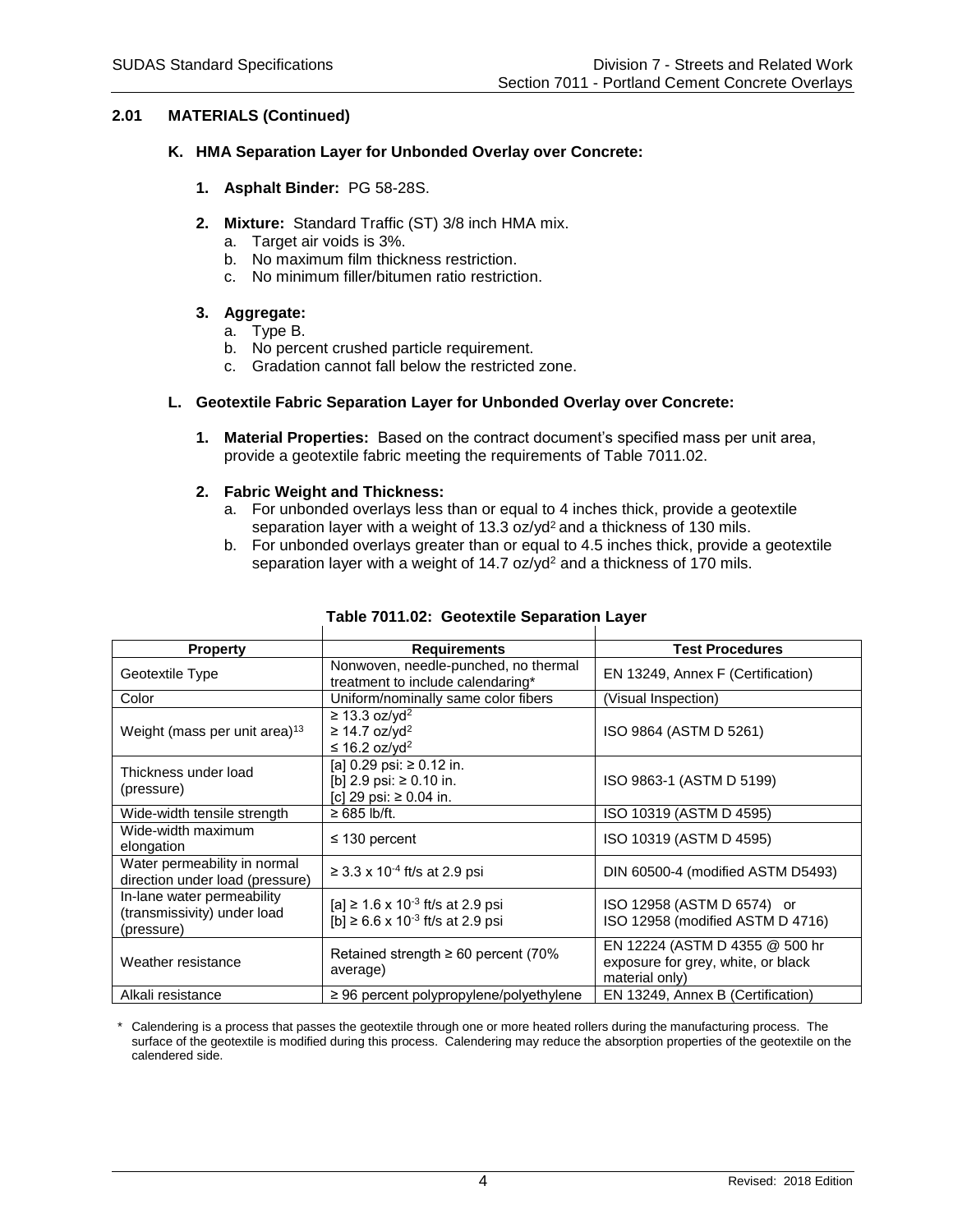# **2.01 MATERIALS (Continued)**

- **M. Liquid Curing Compound Separation Layer on PCC Surface Patches for Unbonded Overlay over Concrete: Comply with lowa DOT Section 4105.**
- **N. Covering:**
	- **1. Burlap:** Comply with [Iowa DOT Section 4104.](https://www.iowadot.gov/erl/current/GS/content/4104.htm)
	- **2. Plastic Film:** Comply with [Iowa DOT Section 4106.](https://www.iowadot.gov/erl/current/GS/content/4106.htm)
	- **3. Insulating Cover:** Comply with [Iowa DOT Section 4106.](https://www.iowadot.gov/erl/current/GS/content/4106.htm)

# **2.02 CONCRETE MIXES**

- **A. Mix Design:** Comply with [Section 7010, 2.01](https://intrans.iastate.edu/app/uploads/sites/15/2020/02/7010.pdf#page=4) and [2.02,](https://intrans.iastate.edu/app/uploads/sites/15/2020/02/7010.pdf#page=6) except as modified below:
	- 1. Provide C-3WR or C-4WR for bonded overlays.
	- 2. Comply with Iowa DOT Class C mix meeting the requirements of Iowa DOT Materials [I.M. 529.](https://www.iowadot.gov/erl/current/IM/content/529.htm)
	- 2. Ensure compatibility of all material combinations. If the concrete materials are not producing a workable concrete mixture, a change in the material may be required. Changes will be at no additional cost to the Contracting Authority.
- **B. Consistency and Workability:** Comply with [Section 7010, 2.02, B.](https://intrans.iastate.edu/app/uploads/sites/15/2020/02/7010.pdf#page=6)
- **C. Fly Ash and Ground Granulated Blast Furnace Slag (GGBFS) as Supplementary Cementitious Materials:** Comply with [Section 7010, 2.02, C.](https://intrans.iastate.edu/app/uploads/sites/15/2020/02/7010.pdf#page=7)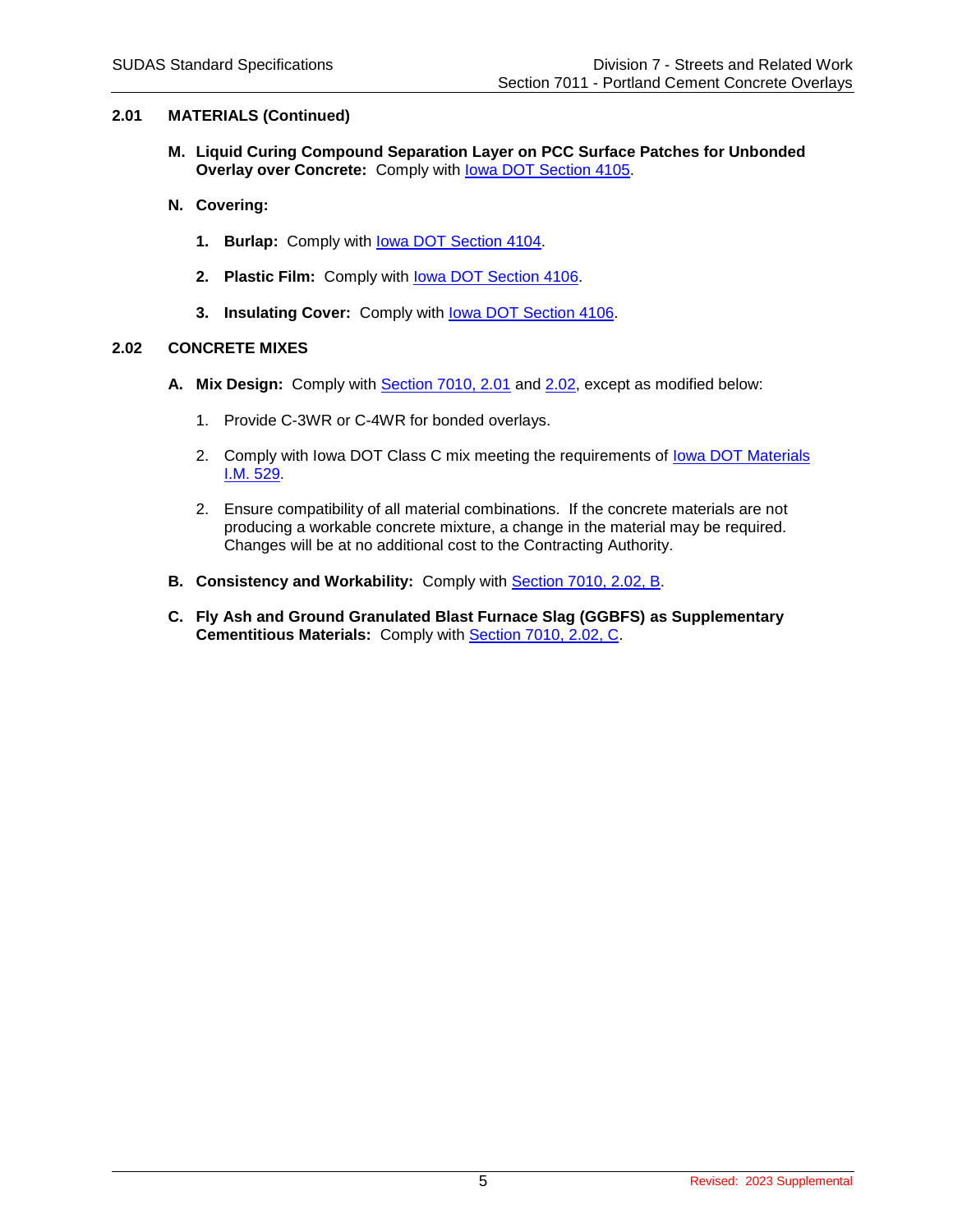# **PART 3 - EXECUTION**

#### **3.01 EQUIPMENT**

Comply with [Section 7010, 3.01.](https://intrans.iastate.edu/app/uploads/sites/15/2020/02/7010.pdf#page=8)

### **3.02 CONSTRUCTION**

Construct overlays in the same manner as PCC pavement [\(Section 7010, 3.02\)](https://intrans.iastate.edu/app/uploads/sites/15/2020/02/7010.pdf#page=11), except as modified herein.

- **A. Pre and Post Construction:** Comply with the contract documents.
- **B. Overlay Transition Areas:** Refer to the contract documents for details of overlay transitions at project limits, bridges, intersections, and other locations.

#### **C. Temperature Limitations:**

- **1. Air Temperature:** Do not place overlay concrete when air or existing pavement surface is below 40°F.
- **2. Surface Temperature:** Do not place overlay on pavement when the surface temperature exceeds 120°F. If the surface is above 110°F:
	- a. Apply water to the pavement surface ahead of the paving operation. Ensure no standing water remains on the pavement at the time the overlay is placed.
	- b. If a fabric separation layer is used, wet the fabric but do not saturate.
	- c. Do not apply water to the surface if the temperature is below 100°F.

#### **D. Bonded Overlay Surface Preparation:**

#### **1. Over PCC:**

- a. Remove all dirt, oil, and other foreign materials, as well as any laitance or loose material from the surface against which new concrete is to be placed, including all pavement markings and raised pavement markings.
- b. If the existing pavement is milled, shotblast or waterblast the milled surface.
- c. Complete patching with concrete patches after milling, as shown in the contract documents.
- d. Sweep the prepared surface and blow clean with dry, oil free compressed air directly ahead of the paving operation to remove loose dirt or debris. Keep air blasting operations as close to overlay operations as possible to prevent any resettlement of debris onto the previously cleaned area. If material is subsequently tracked onto the surface, the surface must be re-cleaned.

#### **2. Over HMA:**

- a. If required, mill the existing surface to the depth and cross-slope shown in the contract documents. If stripped or loose asphalt is encountered, remove to provide sound structural layer for bonding. Minimum thickness of sound asphalt required for bonding is 3 inches.
- b. Complete patching with concrete patching after milling, as shown in the contract documents. Adjust panel location as necessary so no single overlay panel is located over both asphalt pavement and a concrete patch.
- c. Sweep the prepared surface and blow clean with dry, oil free compressed air directly ahead of the paving operation to remove loose dirt or debris. Keep air blasting operations as close to overlay operations as possible to prevent any resettlement of debris onto the previously cleaned area. If material is subsequently tracked onto the surface, the surface must be re-cleaned.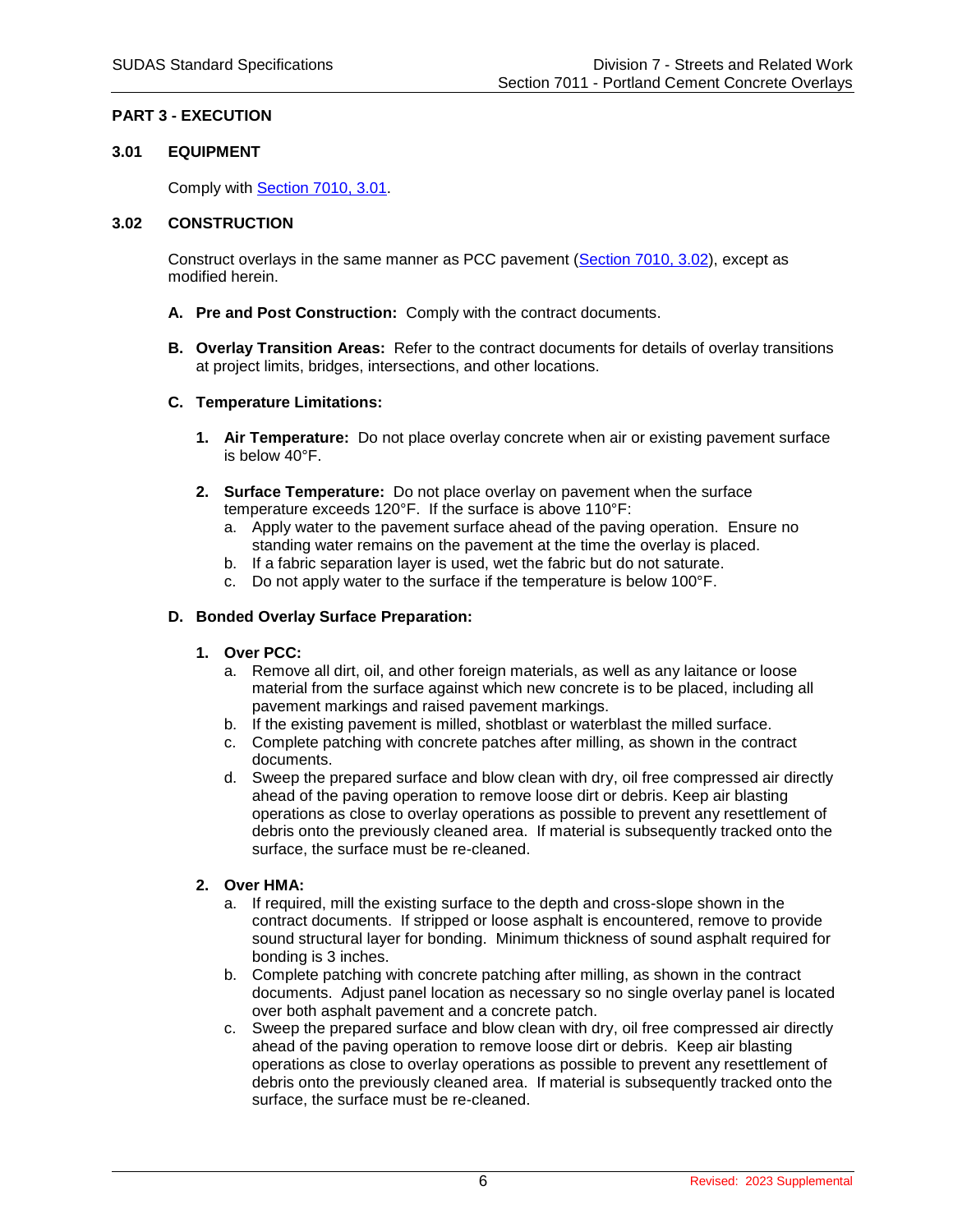# **3.02 CONSTRUCTION (Continued)**

**E. Unbonded Overlay Surface Preparation:** Clean the existing pavement surface immediately prior to paving to remove dirt or debris.

# **1. Over PCC with HMA Separation Layer:**

- a. Do not scarify the existing PCC surface if an HMA separation layer will be constructed.
- b. Use Class II compaction except use only static steel wheeled rollers complying with [Iowa DOT Articles 2303.03](https://www.iowadot.gov/erl/current/GS/content/2303.htm#Section230303) and [2303.04.](https://www.iowadot.gov/erl/current/GS/content/2303.htm#Section230304)

# **2. Over PCC with Geotextile Fabric Separation Layer:**

- a. Limit ridges on milled surfaces to 1/4 inch maximum height.
- b. Roll fabric onto pavement and pull fabric tight without wrinkles.
- c. Do not place more fabric than can be paved over within one day.
- d. Overlap adjacent rolls by 8 inches  $\pm 2$  inches. No more than three layers should overlap.
- e. Fasten fabric to existing pavement with pneumatic driven nails every 6 feet or less or secure the geotextile with 3M HoldFast 70 Cylinder Spray Adhesive or approved equal. Apply adhesive to all edges of the fabric and as needed to prevent shifting or folding of the fabric during concrete placement.

# **3. Over PCC with Liquid Curing Compound**

- a. Place liquid curing compound meeting lowa DOT Section 4105 on all PCC patched surfaces prior to placement of the PCC overlay.
- b. Apply a minimum of two coats evenly on the full patch area with each coat at a rate of 1 gallon per 200 square feet.
- c. If dry to the touch within 10 minutes or rapid absorption is noted, apply a third coat at a rate of 1 gallon per 200 square feet.
- d. Prohibit traffic on patches with curing compound applied, and ensure the curing compound is surface dry prior to placement of the overlay.

#### **4. Over HMA:**

- a. Mill high spots in the existing asphalt surface as specified in the contract documents.
- b. Remove all loose asphalt material after milling.

#### **F. Existing Pavement Loading:**

- 1. Do not allow concrete delivery trucks to travel over existing pavement unless approved by the Engineer. If approved, limit cleaning and water misting of the existing pavement to just ahead of the paving machine.
- 2. Do not allow loads in excess of the legal axle load on the existing pavement.
- 3. Partially loaded trucks may be required to prevent damage to the existing pavement. If asphalt thickness after milling is 3 inches or less, reduce loaded truck hauling over the existing pavement.

# **G. Paving Suspended:**

- 1. Suspend the paving operation where stability of the underlying pavement section has been lost.
- 2. Do not place concrete on an underlying pavement that has become unstable.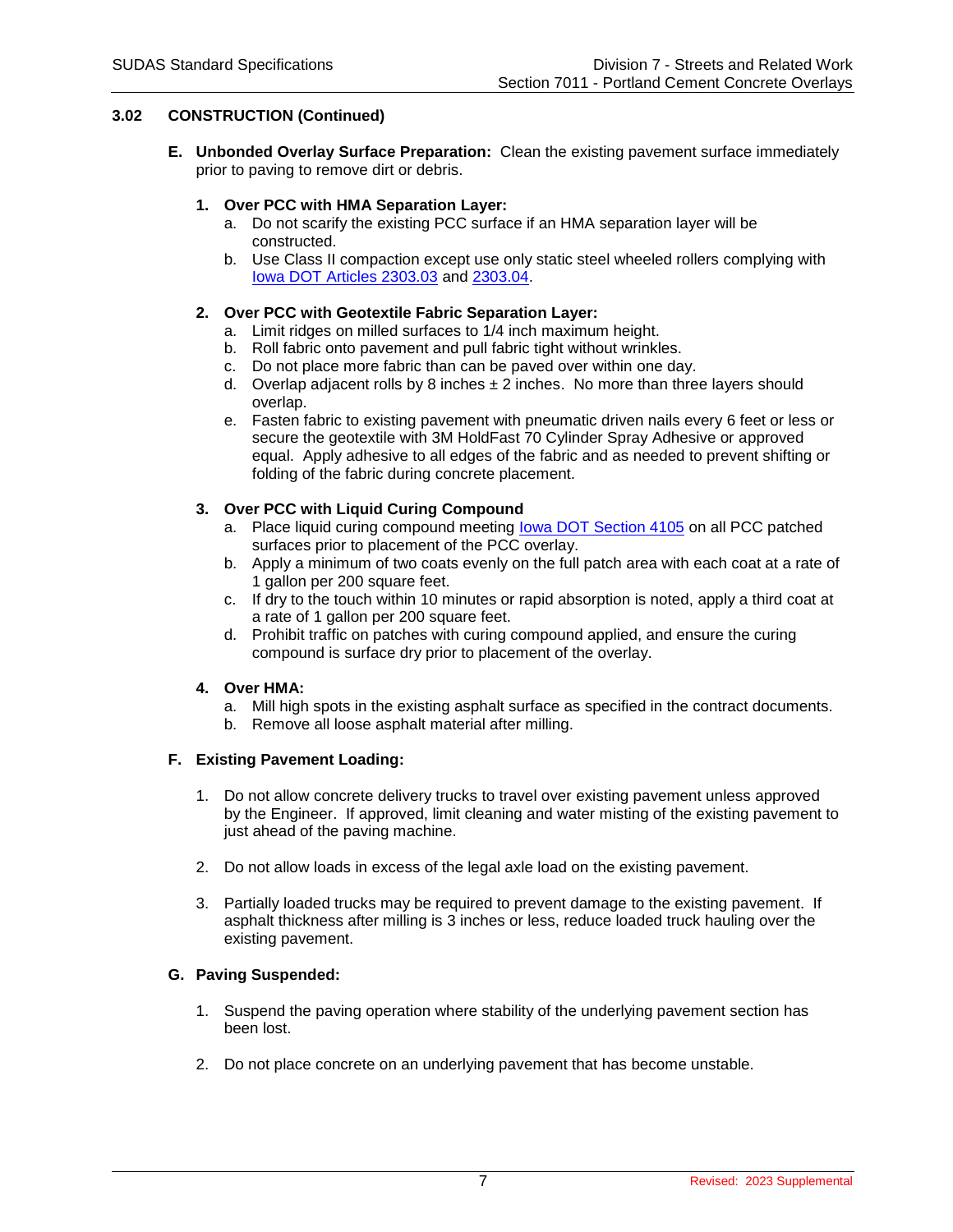## **3.02 CONSTRUCTION (Continued)**

#### **H. Bar and Reinforcement Placement:**

- **1. Tie Bars:** When the contract documents require tie bars for widening units greater in thickness than the overlay:
	- a. Provide No. 4 tie bars.
	- b. For overlay thickness 4.5 inches or less, secure tie bars to surface of existing pavement.
	- c. For overlay thickness 5 inches or greater, place tie bars at mid-point of overlay thickness.

# **2. Dowel Bars:**

- a. At least 7 days prior to the beginning of concrete paving, submit a written Quality Control Plan that provides a method for keeping the dowel basket assemblies anchored to the subgrade, the existing pavement, or bond breaker layer and into the underlying pavement. Ensure the Quality Control Plan includes the following:
	- 1) Proposed type and number of fasteners<br>2) Proposed installation equipment
	- 2) Proposed installation equipment
	- 3) Dowel basket assembly anchoring plan (i.e. anchor all basket assemblies prior to concrete placement, one lane at a time, anchor all basket assemblies during the concrete placement operation, etc.)
	- 4) Action plan if misaligned baskets are identified during concrete pavement placement
- b. Paving operations may be suspended by the Engineer if basket anchoring fails to comply with the Quality Control Plan.

#### **I. Surface Curing:**

- 1. For bonded concrete overlays, apply curing compound at twice the standard rate recommended by the manufacturer.
- 2. For unbonded concrete overlays 6 inches or thinner, apply curing compound at twice the standard rate recommended by the manufacturer.
- 3. If PAMS curing compound is specified per Section 7011, 2.01, J, apply at the rate recommended by the manufacturer.

# **J. Saw Joints:**

- **1. General:** Submit a plan for the Engineer's approval, which includes the following items.
	- a. Method(s) for assuring adequate sawcut depth in areas of variable concrete overlay thickness.
	- b. Anticipated production rate of concrete overlay placement.
	- c. Estimated number of saws necessary to prevent random cracking.
	- d. Appropriate corrective actions should random cracking occur.
	- e. Seal all joints unless directed otherwise.
- **2. Bonded Overlay Over Existing Concrete Pavement:** Submit a plan for the Engineer's approval, which includes the following items.
	- a. Marking of all existing joint locations to ensure that joints in the overlay will be placed directly over all existing joints in the underlying concrete pavement.
	- b. Transverse Joints:
		- 1) Saw transverse contraction joints directly over the existing concrete joint the full depth of the overlay plus 1/2 inch (including accommodating variable thickness of the bonded concrete overlay).
		- 2) Ensure that the width of the sawed transverse joints in the bonded concrete overlay exceeds the width of the crack opening in the underlying joints.